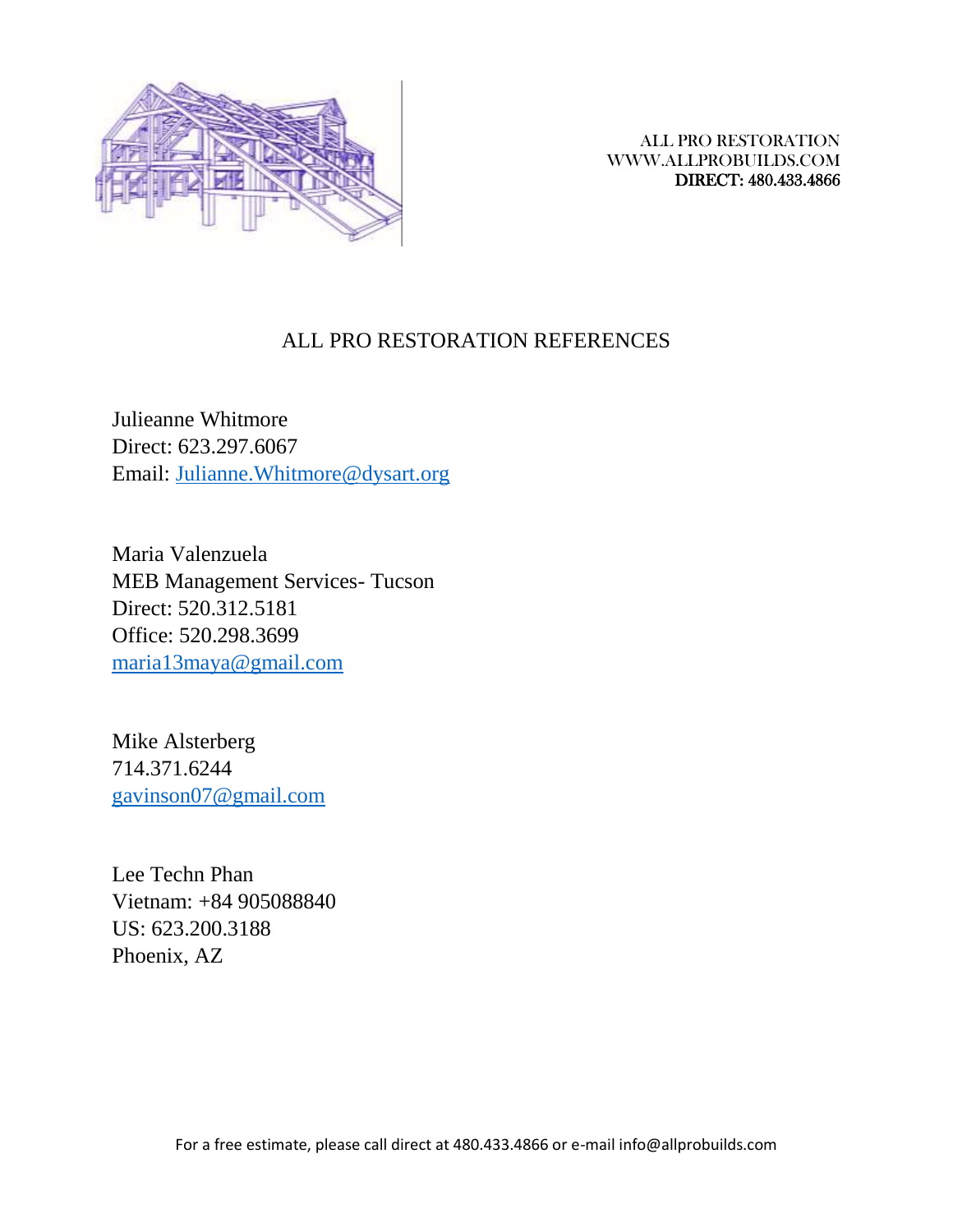

# ALL PRO RESTORATION REFERENCES

Ivy Phan 480.868.3077 Phoenix, AZ

Maria Corral Owner- Los Olivos Mexican Patio Scottsdale, AZ 602.525.6057 [chispamay@gmail.com](mailto:chispamay@gmail.com)

Sean Weddle Mesa, AZ 480.298.0056 [Sean6498@hotmail.com](mailto:Sean6498@hotmail.com)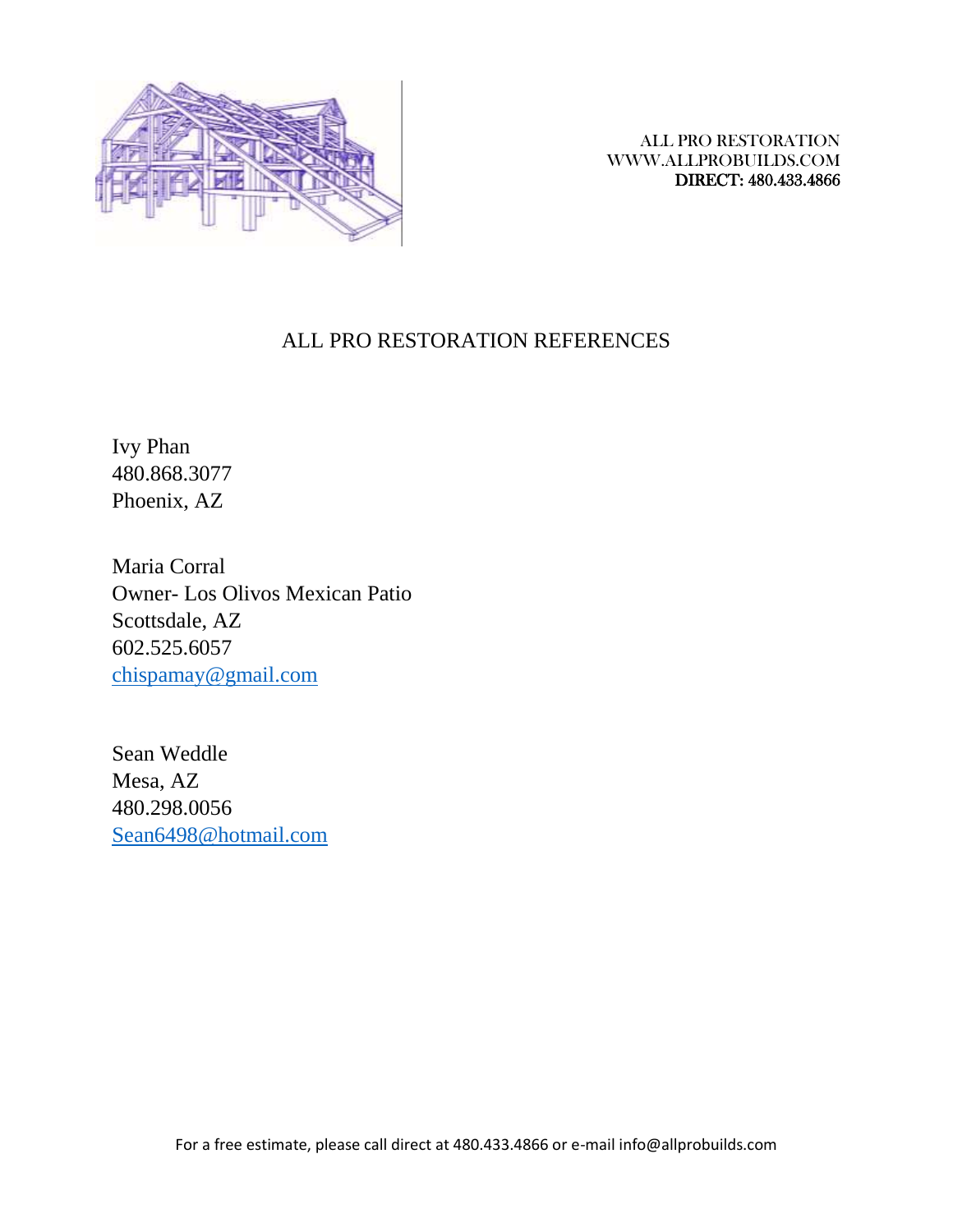

## ALL PRO RESTORATION REFERENCES

Sean Ramirez Scottsdale, AZ 602.459.5489 [Sean.ram87@gmail.com](mailto:Sean.ram87@gmail.com)

Derrick & Victoria Issac [D\\_like\\_1@yahoo.com](mailto:D_like_1@yahoo.com) [Victoria.ingram@usoncology.com](mailto:Victoria.ingram@usoncology.com) Victoria: 602.478.9086 Derrick: 602.369.6004

LENARD RUDGE SCOTTSDALE, AZ 602.397.3787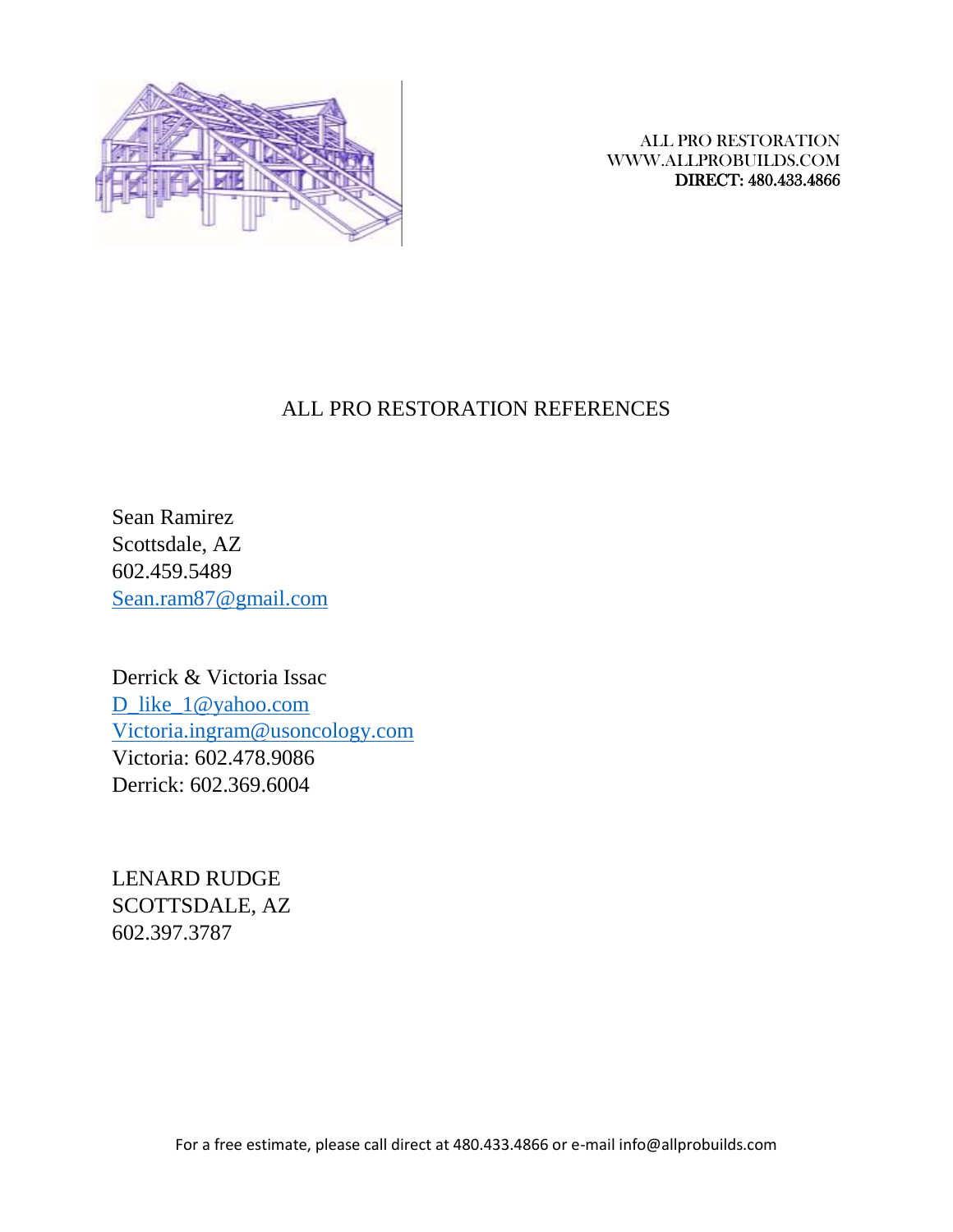

# ALL PRO RESTORATION REFERENCES

GLENDA SEYMOUR SCOTTSDALE, AZ 480.558.674 [GMASEYMOUR@YAHOO.COM](mailto:GMASEYMOUR@YAHOO.COM)

SHARON VILLEGAS TEMPE, AZ 562.239.7811 [SVPROP08@GMAIL.COM](mailto:SVPROP08@GMAIL.COM)

TONY PAVELL Phoenix, AZ 602.710.9233 [cp@cpcontractors.com](mailto:cp@cpcontractors.com)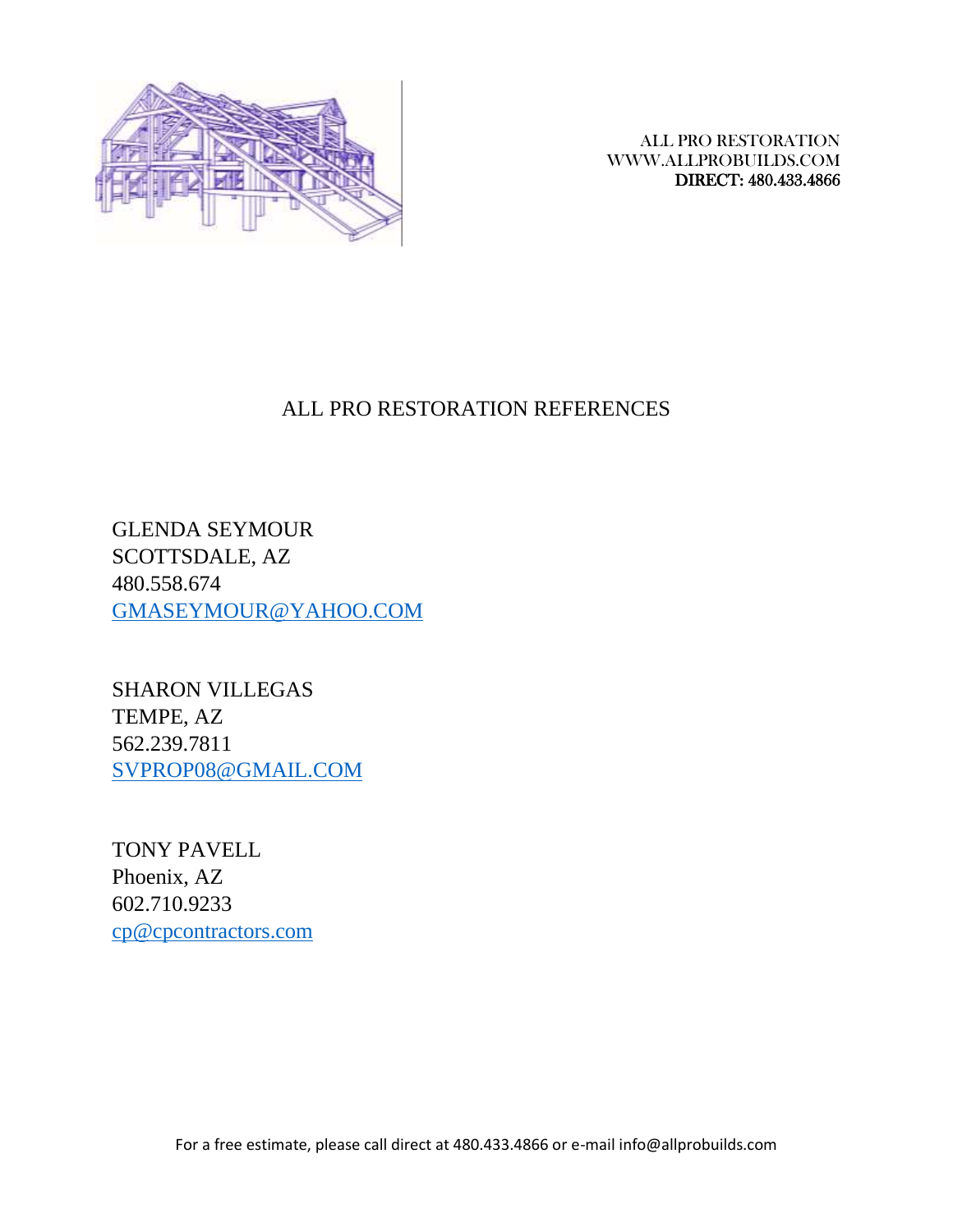

# ALL PRO RESTORATION REFERENCES

Charles Harris ESQ Harris and Collins Charles.harris@gmail.com Direct: 619.713.0720 7777 Alvarado Rd, Ste 720 La Mesa, CA 91942

# *Tucson Property*

Woodridge Apartments 8225 E Speedway Blvd, Tucson AZ 85710

Dr. RYAN GOULB PHOENIX, AZ 602.402.0421 602.973.3888 Arizona foot health

GEOFF EDLUND, PRESIDENT PAPILLON GRAND CANYON HELICOPTERS BOULDER CITY, NV Direct: 206.683.7705/ GEOFF@PAPILLON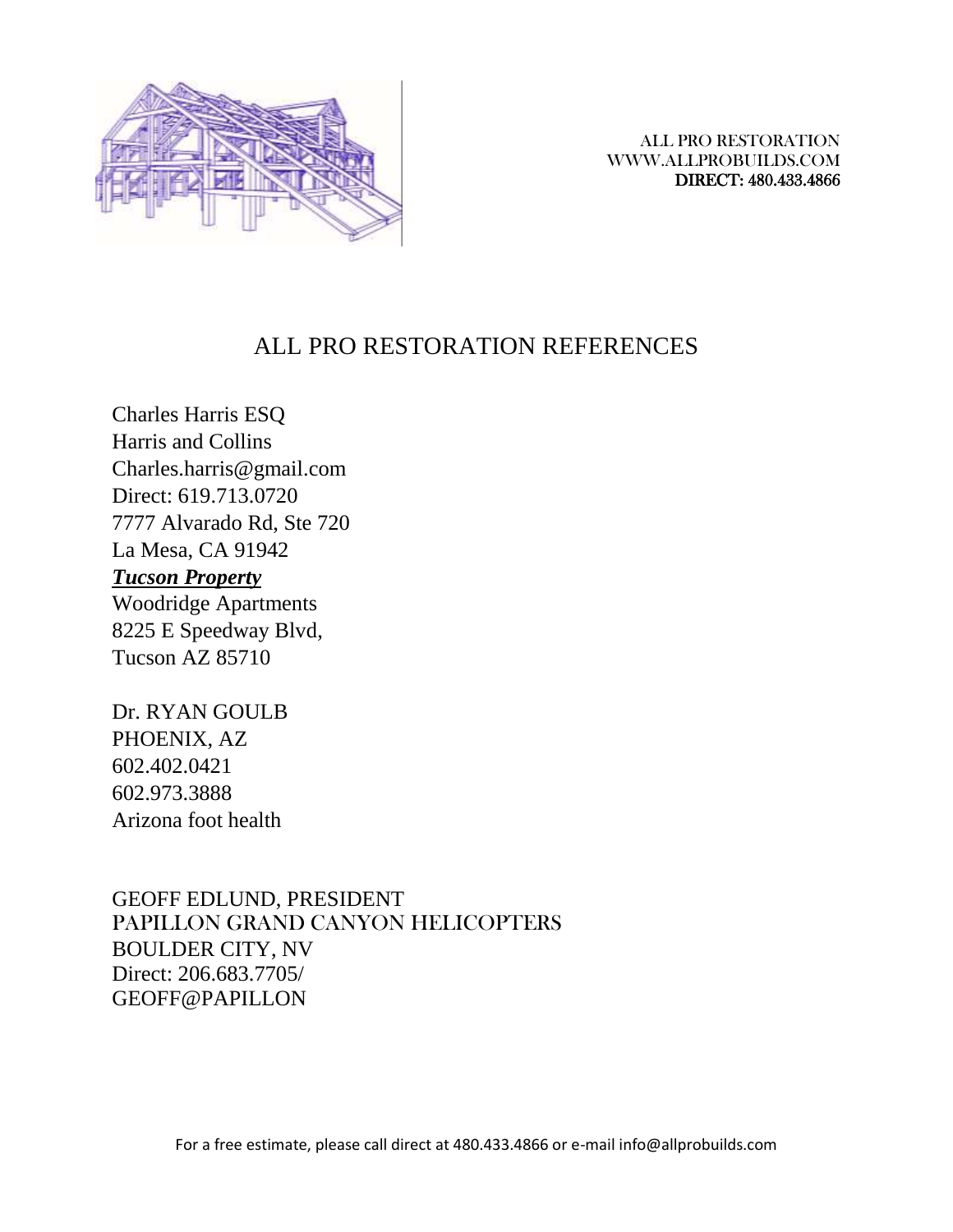

# ALL PRO RESTORATION REFERENCES

Frank Smith Salinas California 831.905.0645 trafficfreight@aol.com

Jennifer Klingberg Jkberg1229@gmail.com 602.550.3617

Aaron Burd aaronmburd@gmail.com 480.304.1606

Emily Howard emikyjokay@yahoo.com Direct: 206.795.3387

Dave Ethington Direct: 480.489.5322 [davidaethington@gmail.com](mailto:davidaethington@gmail.com)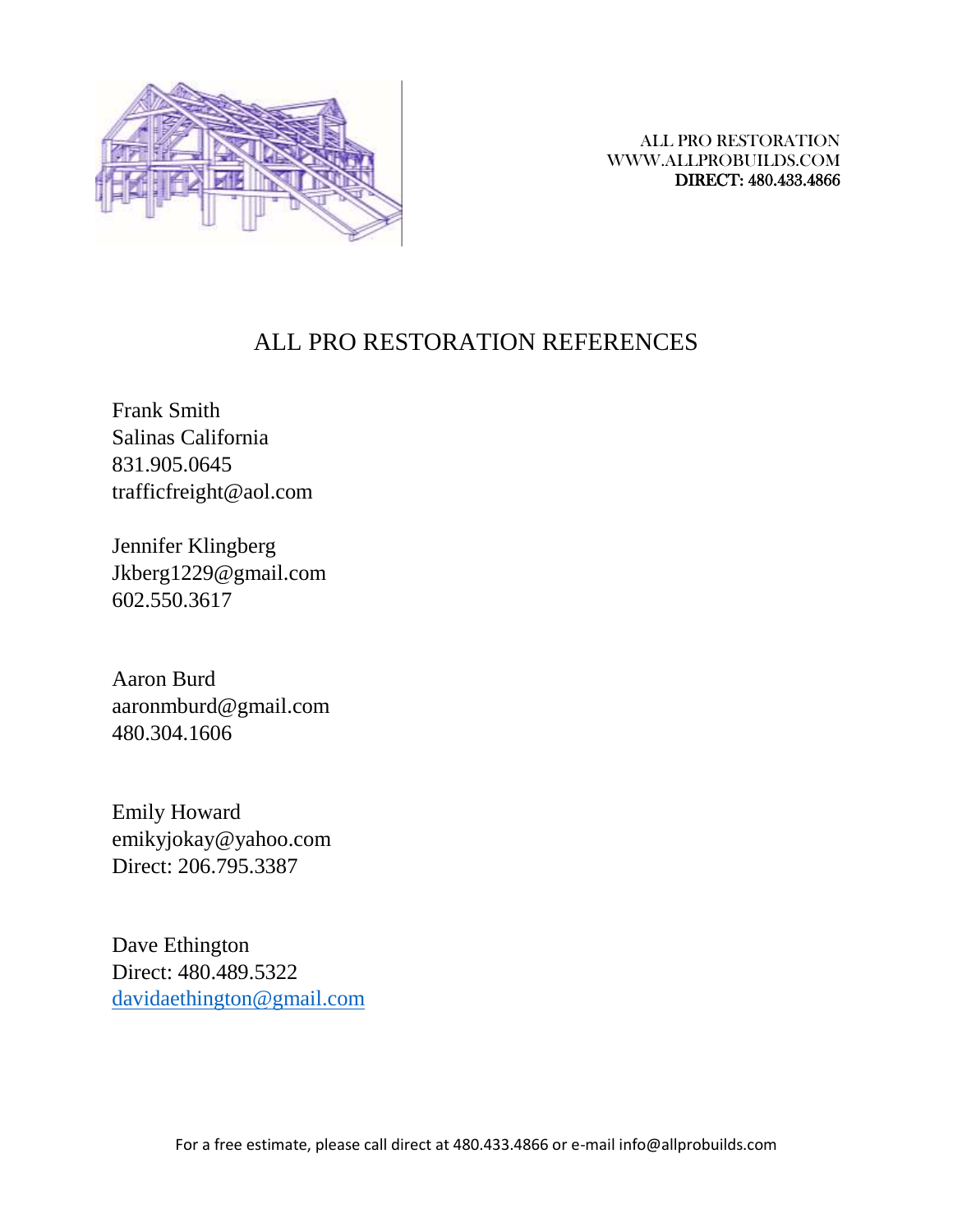

#### ALL PRO RESTORATION REFERENCES

ROBERT HIGHSMITH GLENDALE, AZ 480.250.8020 ROBERTHIGHSMITH4@YAHOO.COM

TONY PAVELL Phoenix, AZ 602.710.9233 [cp@cpcontractors.com](mailto:cp@cpcontractors.com)

SHARON VILLEGAS TEMPE, AZ 562.239.7811 [SVPROP08@GMAIL.COM](mailto:SVPROP08@GMAIL.COM)

Erin Erickson 480.290.9934 Gilbert, AZ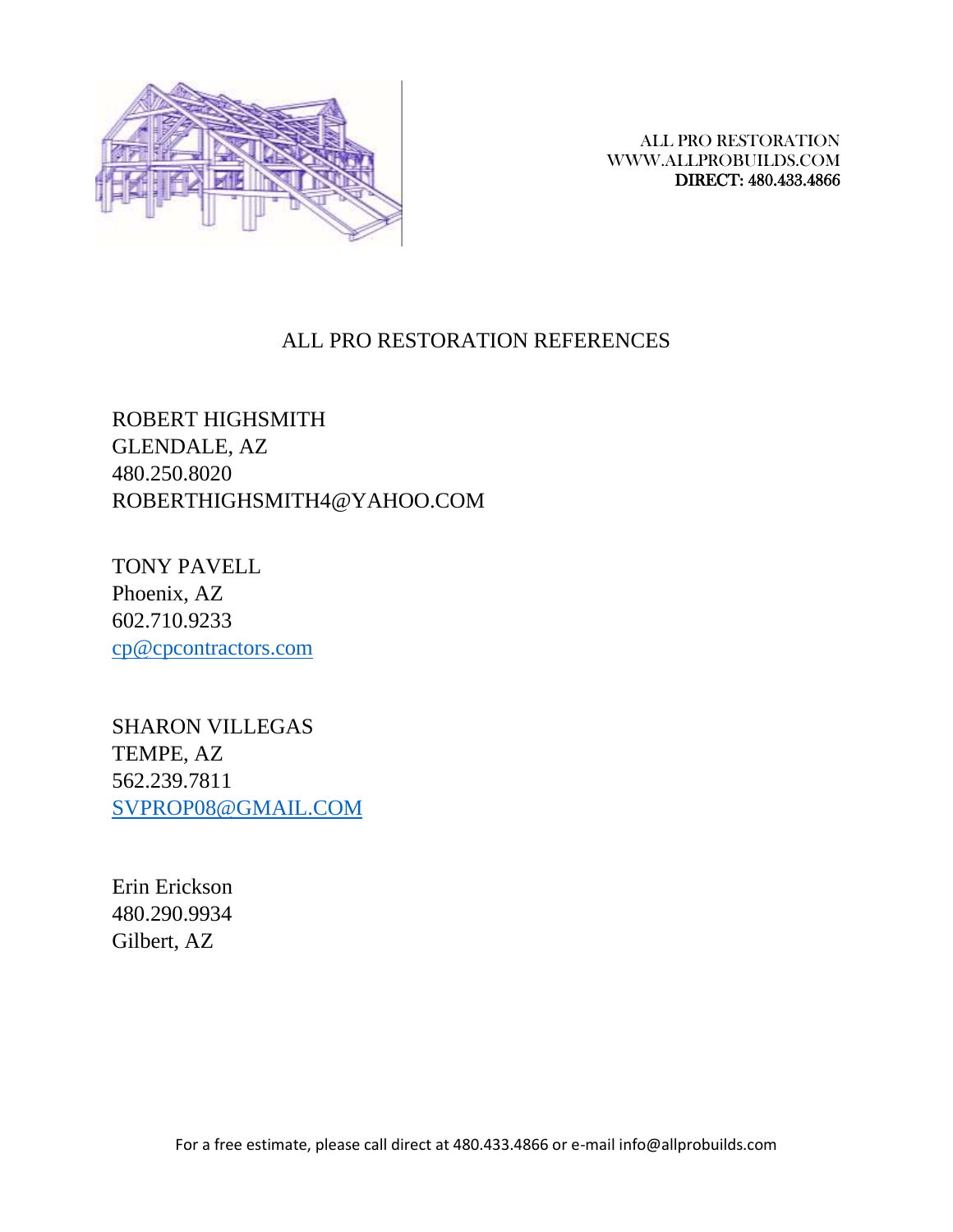

#### ALL PRO RESTORATION REFERENCES

Toby Clement 480.215.5508 [Tlcforfree@aol.com](mailto:Tlcforfree@aol.com) Mesa, AZ

Suzzie Kim [Suzik06@gmail.com](mailto:Suzik06@gmail.com) 520.891.6694 Tucson, AZ

Micheal Tafoya ESQ Maricopa, AZ 480.335.2809 520.450.0537 [Michael.tafoya@gmail.com](mailto:Michael.tafoya@gmail.com)

Robert M. Semple, CPA Managing Partner Semple, Marchal & Cooper, LLP [rms@semplecpa.com](mailto:rms@semplecpa.com) Phoenix, AZ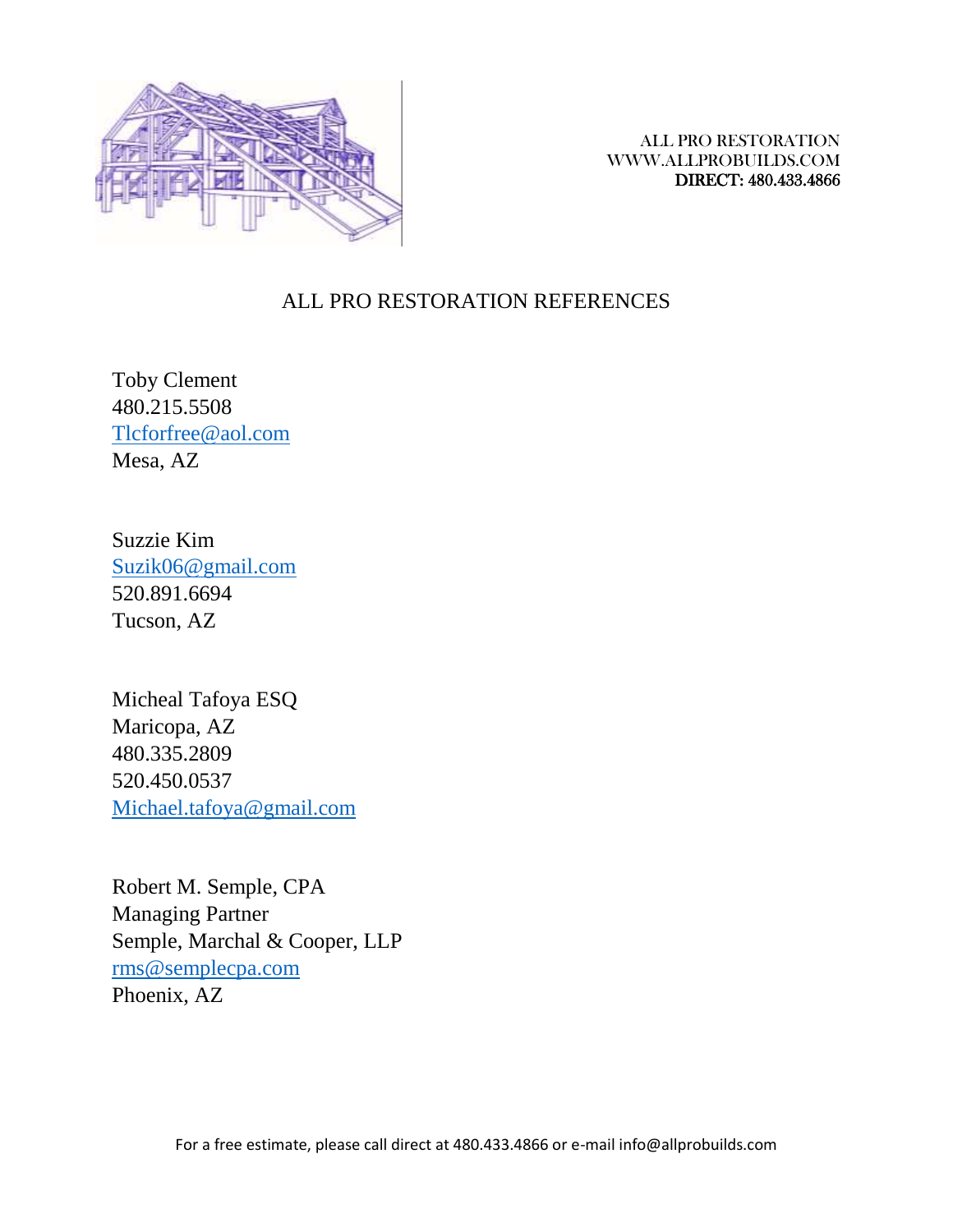

### ALL PRO RESTORATION REFERENCES

Mike Fischenich Real Estate Developer RE/MAX PEAK PROPERTIES P: 928.699.7154 Flagstaff, AZ fishaz5@hotmail.com

Tina Boles Direct: 520.269.5586 [kayeboles1978@gmail.com](mailto:kayeboles1978@gmail.com) Tucson AZ

Sree C. Phoenix AZ 602.413.7608

Zijah Graca 602.413.7608 atozdist@gmail.com